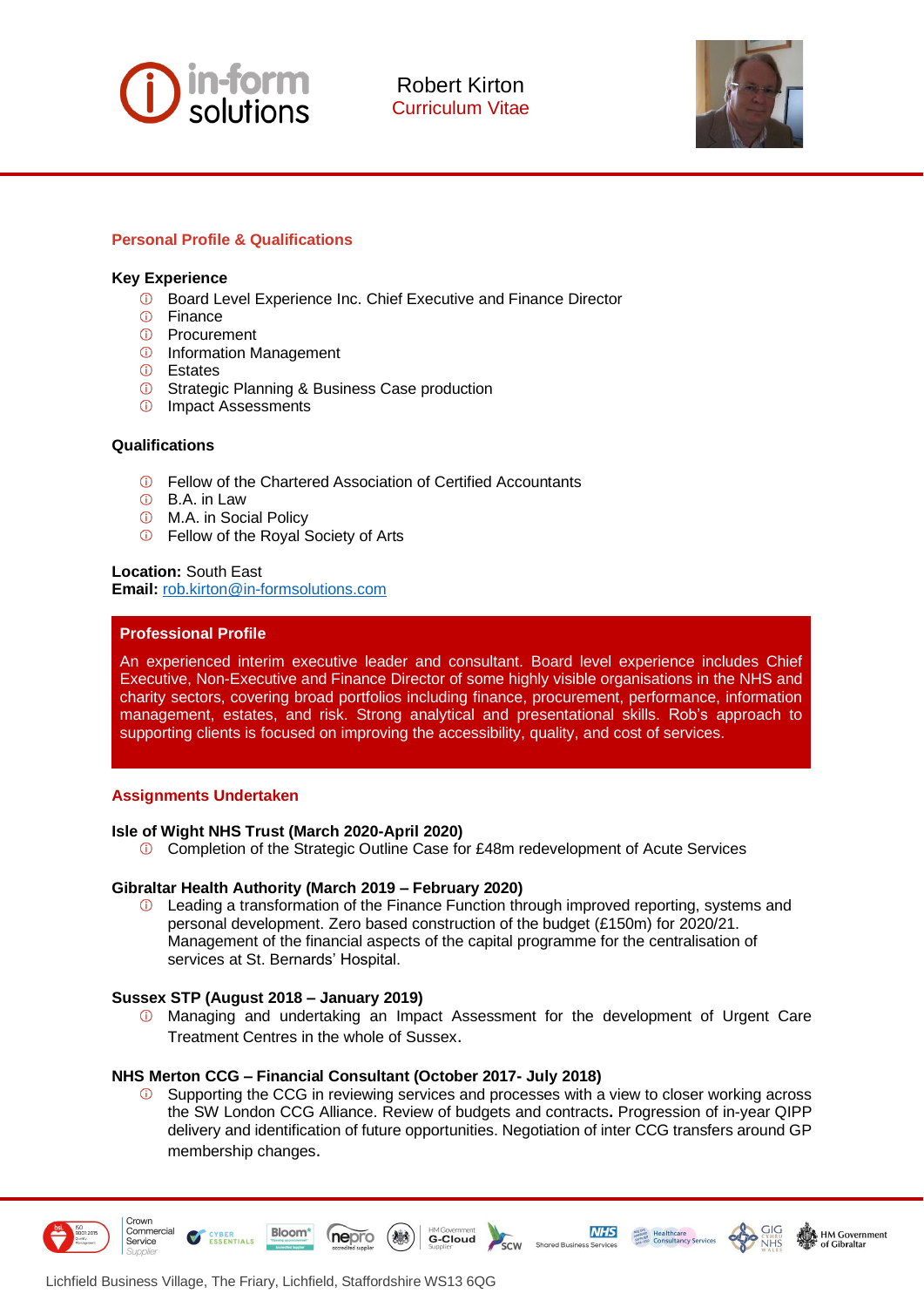



- **NHS Greenwich CCG – Financial Consultant (February 2017- September 2017)**
- $\bullet$  Offering additional capacity to the CCG in a period of transition in the initial absence of a CFO and a Deputy CFO. The role concentrated on QIPP delivery, populating a QIPP programme of £19m. In addition, supported the new CFO throughout budget setting and annual accounts. Achieved the outsourcing of Business Intelligence services from an in-house function to the broader CSU, embedded the innovative contract for MSK services with a private sector provider and concluded contract agreements with key NHS providers.

# **North East London Commissioning Support Unit – Divisional Finance Director June 2016 – February 2017**

Leading on the provision of financial and contractual management to three CCGs in Outer East London and the maintenance of effective relationships between the CSU and the CCGs.

Specific responsibilities included:

- Advising the CCGs on strategic and operational matters including QIPP setting and monitoring
- Detailed monthly reporting of financial position, forecasts, variances and potential corrective action of a £1 billion portfolio of contracts

## **North East London Commissioning Support Unit -Financial Transformation Lead February 2016 – May 2016**

Working with the Executive Team and Corporate Finance Team to improve systems and processes in financial reporting. The achieved objective was to enable the corporate finance team to act as business partners in support of the emerging business model of the CSU. This concluded with delivery of a report with over 30 recommended actions for improvement, together with design and delivery of an Awayday/Improvement workshop for 100 senior finance delegates.

# **NHS Norwich CCG – Interim Chief Financial Officer March 2015 -January 2016**

- Establishing programme management of QIPP portfolio of £7m
- Oversight of annual accounts and liaison with auditors
- **C** Supporting all Norfolk CCGs on developing Better Care Fund
- **C** Contract negotiation with a range of providers
- *O* Development of estates and information strategies

### **North West London Commissioning Support Unit – Interim Director of CCG Finance October 2013 -June 2014**

Leading a team of 70 staff responsible for all aspects of financial reporting to 8 CGGs Achievements include:

- Leading workstreams to automate production of financial reports
- Assessing delivery of QIPP plans on behalf of the 8 CCGs

nepro

- **D** Design and production of integrated finance and performance reports
- **Timely completion of 8 sets of annual accounts**

# **Surrey Heath CCG – Interim Chief Financial Officer May 2013 – September 2013**

Establishing new processes and controls for a newly formed CCG, achievements include:

**C** Concluding contract negotiations

CYBER<br>ESSENTIALS

 $\overline{O}$  Leading delivery of QIPP programme (£2m), with emphasis on prescribing savings

**G-Cloud** 

SCW

**Shared Busit** 

**NHS** 

**MARK Healthcare**<br> **MARK Healthcare**<br> **CONSULTER** Services

HM Government

Crown Commercial

Service



Bloom<sup>\*</sup>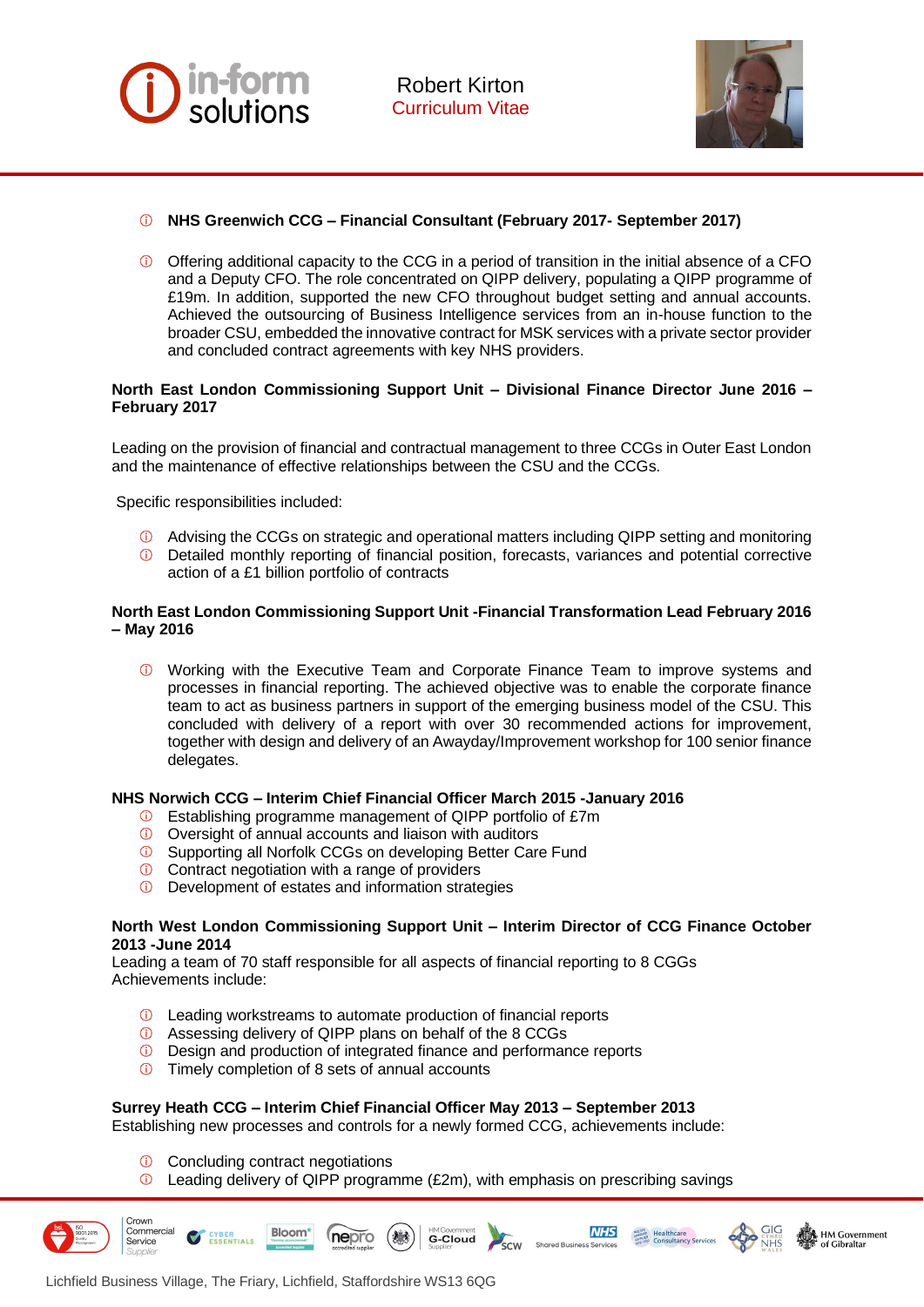

Robert Kirton Curriculum Vitae



- Defining approach to risk and business continuity management
- Liaison with local support providers to secure best portfolio of services
- **1** Lead on the procurement of new Out of Hours services
- Establishment of steering groups of GPs to explore new out of hospital services

# **Guilford & Waverley CCG – Interim Accountable Officer/ Interim Chief Financial Officer Dec 2012 – April 2013**

Leading a shadow CCG through to authorisation without conditions, achievements include:

- **D** Defining Commissioning strategy and construction of operating plan
- **C** Contract negotiation with NHS trusts and private qualified providers
- $\textcircled{1}$  Working with professionals to establish sound services for Safeguarding
- Identifying and construction of £3m QIPP programme in association with GP leads
- Assessment of capacity of preferred support providers to deliver specification
- Establishing a Programme Office to monitor major projects
- **C** Supporting authorisation preparation
- *O* Monitoring financial performance

# **Nene CCG – Interim Director of Performance September 2012 -November 2012**

- Establishing a Programme Office to monitor QIPP delivery (£7 million programme)
- Developing reporting framework and metrics for monitoring provider performance
- **Working with GPs and local providers on improved pathways of care for the elderly**
- **Undertaking audit of compliance with referral protocols for orthopaedic surgery**

## **Hinchingbrooke Healthcare NHS Trust/Circle Partnership – Interim Director of Finance & Information January 2012 - July 2012**

Supporting the Circle Partnership in the first franchise of an NHS Trust to a private operator, achievements include:

- *O* Negotiation of annual contract with Primary Care Trust
- Identification and programme management of cost improvement plan
- *O* Restructure of departments to support new clinical divisions

# **Winchester & Eastleigh Healthcare NHS Trust – Interim Director of Finance & Information January 2011 – January 2012**

- **C** Preparation for integration with North Hampshire Hospitals Foundation Trust
- Negotiated improved contract with the host PCT
- **ID** Identified and led cost reduction plan of £9 million
- **C** Maintained due diligence to support acquisition process
- **1** Achieved greatly improved information governance results

nepro

(热

## **Hertfordshire Community NHS Trust – Interim Director of Finance & Commerce May 2010 – December 2010**

For an aspirant Community Foundation Trust providing county wide services:

- **1** Led the application process to secure NHS Trust status including preparation of an Integrated Business Plan and Long Term Financial Model
- $\overline{O}$  Developed a detailed two-year financial recovery plan supported by a robust programme management approach
- $\circledR$  Restructured the finance department to enable it to operate in separation from the host Primary Care Trust

**NHS** 

SCW Shared Business Services

 $\frac{\text{MMSR}}{\text{MMSR}}$  Healthcare<br> $\frac{\text{MMSR}}{\text{MMSR}}$  Consultancy Services

HM Government

of Gibraltar

 $\odot$ Established strong relationships with the local Practice Based Commissioning teams

**HMGovernment**<br>**G-Cloud** 

Crown Commercial

Service

Bloom\*

**ESSENTIALS**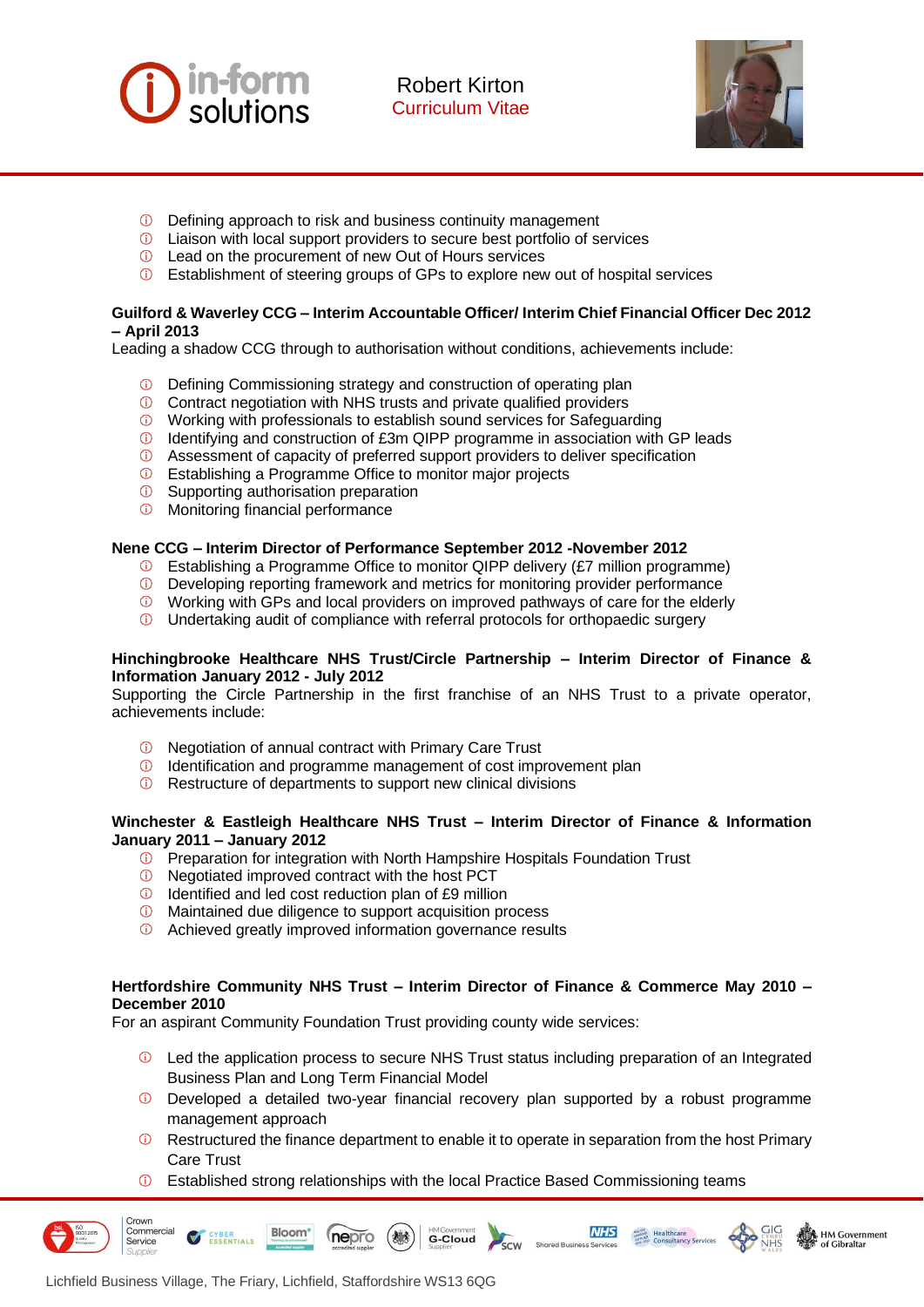

**C** Rewrote the commercial strategy and developed channels to market to escalate delivery

### **Connect, the UK charity for aphasia February 2010 – April 2010**

Provided consultancy support, reviewing business planning, budget and operational capacity. The charity, with a turnover of £1.5million, undertakes campaigning and service delivery. Recommended a new structure, making management savings and developed a strategy to win new business.

## **South London Healthcare NHS Trust – Interim Director of Finance/ Director of Financial Operations April 2009 – December 2009**

For the then newly formed Trust, which was one of the largest and most challenged in the NHS, and worked to:

- Define a cost efficiency programme which sought to restore financial balance by continued improvement to patient services. This programme identified £24 million in savings in the first year of the Trust.
- $\circled{1}$  Stimulate and facilitate projects which addressed care pathways and patient flows
- <sup>1</sup> Identify opportunities for longer term infrastructure projects for functions such as medical records and imaging.
- Establish the programme management arrangements to expedite delivery of efficiency schemes.
- **ID** Integrate and lead three finance teams while delivering all operational responsibilities of the finance department.
- Review the Trusts financial position and define a mid-term strategy in preparation for presentation to the London Challenged Trust Board**.**

### **The Healthcare Commission – Head of Finance February 2006 - March 2009**

As Head of Finance, the senior financial professional advisor to the Board in a role focusing on the transition to the new regulator. Using strict project management disciplines, established a fit for purpose finance function ready for transfer to the Care Quality Commission upon the merger of the statutory bodies. Achievements in this role included:

- **D** Developing relationships with external stakeholders to secure maximum annual funding.
- Introduction of new costing methods of identify efficiencies in regulation and inspection.
- $\bullet$  Leadership of a procurement project to generate savings of £7 million across three collaborating government bodies.
- **1** Implementation of a balanced scorecard to monitor progress against corporate objectives.

### **The British Library – Director of Finance and Corporate Services October 2003 – January 2006** The British Library is not only one of the world's leading research libraries, but also undertakes

worldwide trading operations with commercial income of £30 million to supplement its Government funding of £90 million. The Board level role covered financial planning and strategy, risk management, corporate governance and legal services and responsibility for the estate, including the running of its flagship property in London and acting as Senior Responsible Officer for the construction of the world's largest book repository, located in Yorkshire.

Achievements in this role included:

 $\circled{1}$  Implementation of new financial systems resulting in a reduction of 20 posts within the finance team and annual savings of £750,000.

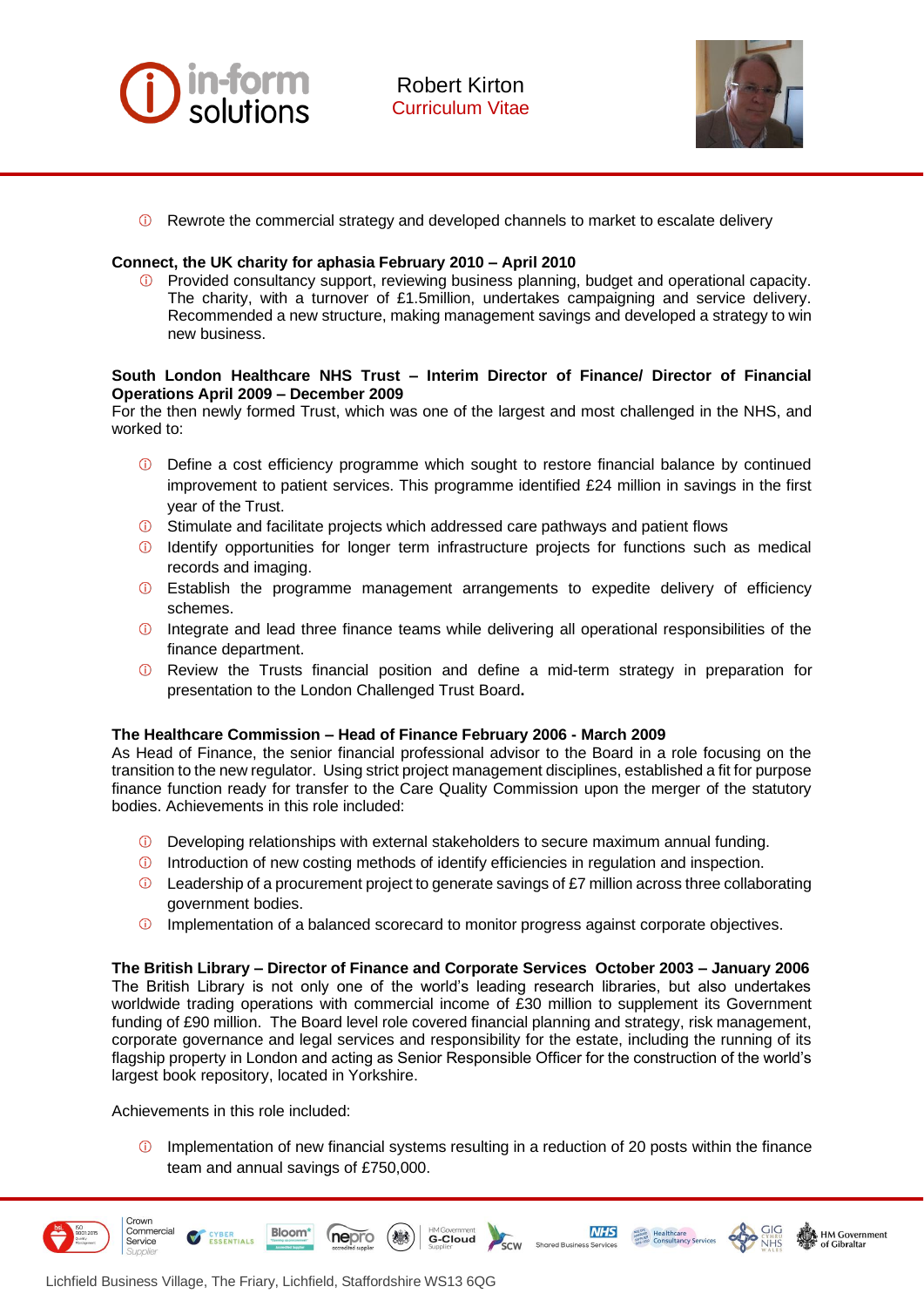



- Oversight of a cost reduction programme to produce corporate savings of £8 million annually, including delivery of the associated workforce strategy.
- Management of an investment portfolio of £22 million including selection of fund managers.
- Project management of two major capital projects: a substantial storage facility in Yorkshire and a Conservation Centre in London.
- Establishment of a Programme Management Office to support modernisation work streams.
- Delivery of a strong and successful Comprehensive Spending Review submission.

## **Barking & Dagenham Primary Care Trust, Hammersmith & Fulham Primary Care Trust, Tendering Primary Care Trust October 2002 – September 2003**

Supported three Primary Care Trusts, acting as their Director of Finance. Achieved efficiencies in commissioning; the introduction of practice-based budgets for general practitioners and developed a business case for a new health centre in Harwich, Essex.

### **Darenth Valley Hospital – Interim Director of Finance & Information Services August 2001 – September 2002**

 $\odot$  One of the "turnaround" team responsible for improving services and financial management of the hospital, which was the first PFI hospital to operate in England. Renegotiated the hospital's debt structure to produce annual savings of £4 million. With responsibility for the estate, worked extensively with the private sector consortium to ensure that the Trust secured efficient and affordable services. Also held responsibility for information services and procurement and undertook line management of the out-patients department.

### **Lewisham Hospital NHS Trust – Interim Director of Finance February 2001 – July 2001**

 $\bigcirc$ Concluded commissioning negotiations with the local Primary Care Trust and completed the outline business case for a new medical wing at the hospital.

### **Homerton Hospital NHS Trust – Interim Director of Finance October 2000 – January 2001**

A brief assignment to cover the absence of the substantive Director, concentrating on improving  $\bigcirc$ financial reporting to the Board and commenced the design of a balanced scorecard.

### **Ridgehill Housing Association – Interim Director of Corporate Services November 1999 – September 2000**

- **C** Supported the recovery of the organisation which was originally under supervision by the Housing Corporation. This role covered Finance, Information Services and Human Resources.
- Improved the Association's financial position through negotiation with its main lender and led a  $\bigcap$ successful bid to acquire more stock from a neighbouring borough.

# **Great Ormond Street Hospital – Interim Director of Finance May 1999 – October 1999**

**ID** Identified and collected over £5 million of outstanding debt.

nepro

Made significant improvements to performance management, introducing a balanced scorecard and key performance indicators to the Trust.

## **Richmond, Twickenham & Roehampton NHS Trust – Interim Director of Finance April 1998 – April 1999**

 $\bigcap$ Delivered a major transition programme involving the disaggregation of acute services to neighbouring Trusts and the subsequent merger with a Community Trust providing more peripatetic services. In doing so, the cost base of the Trust reduced from £90 million to £40 million, necessitating a major change programme and cultural shift in delivery of information services.



Crown Commercial

Service





**NHS** 



ESSENTIALS

**Bloom**